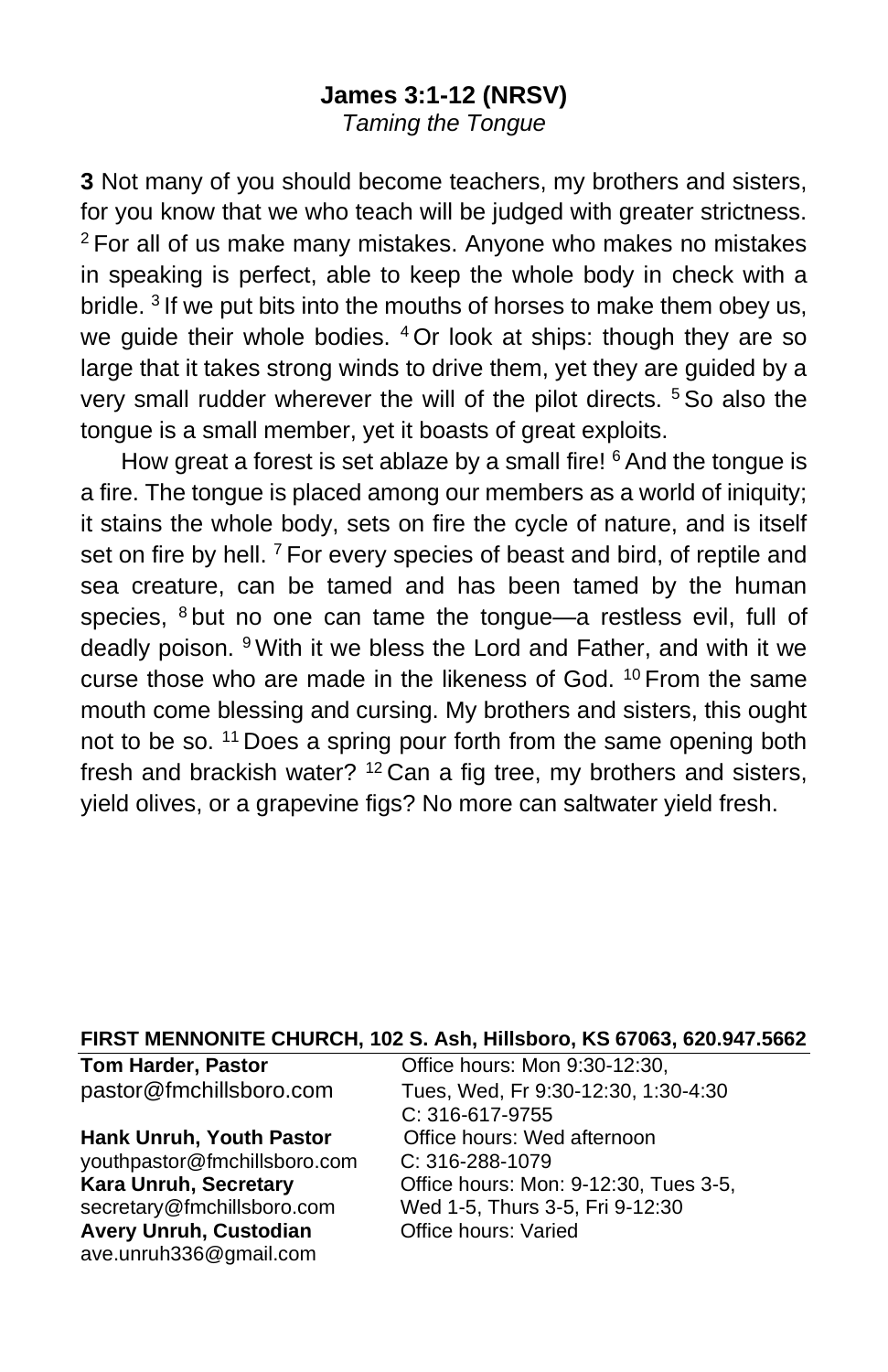

# **FIRST MENNONITE** CHURCH

 In Christ – Making Disciples through Loving Relationships.

Worship 10:30 a.m.

 **Sunday September 12, 2021 Taming Mr. T**

#### **GATHERING**

Gathering Music **Marcia Brubaker** Marcia Brubaker Welcome and Announcements **Doug Bartel** Doug Bartel Prelude to Worship Marcia Brubaker \*Call to Worship VT 854 Doug Bartel \*Prayer The Psalm Psalm 116:1-9

\*Hymn Summoned by the God Who Made Us VT 1

#### *I love the LORD, because he has heard my voice and my supplications. Because he inclined his ear to me, therefore I will call on him as long as I live.*

*The snares of death encompassed me; the pangs of Sheol laid hold on me; I suffered distress and anguish.*

**Then I called on the name of the LORD:** 

#### **"O LORD, I pray, save my life!"**

*Gracious is the LORD, and righteous; our God is merciful. The LORD protects the simple; when I was brought low, he saved me.* **Return, O my soul, to your rest,** 

## **for the LORD has dealt bountifully with you.**

*For you have delivered my soul from death, my eyes from tears, my feet from stumbling. I walk before the LORD in the land of the living.*

Hymn I Love the Lord VT 684 Time for Children Alexander Alexander Aleen Ratzlaff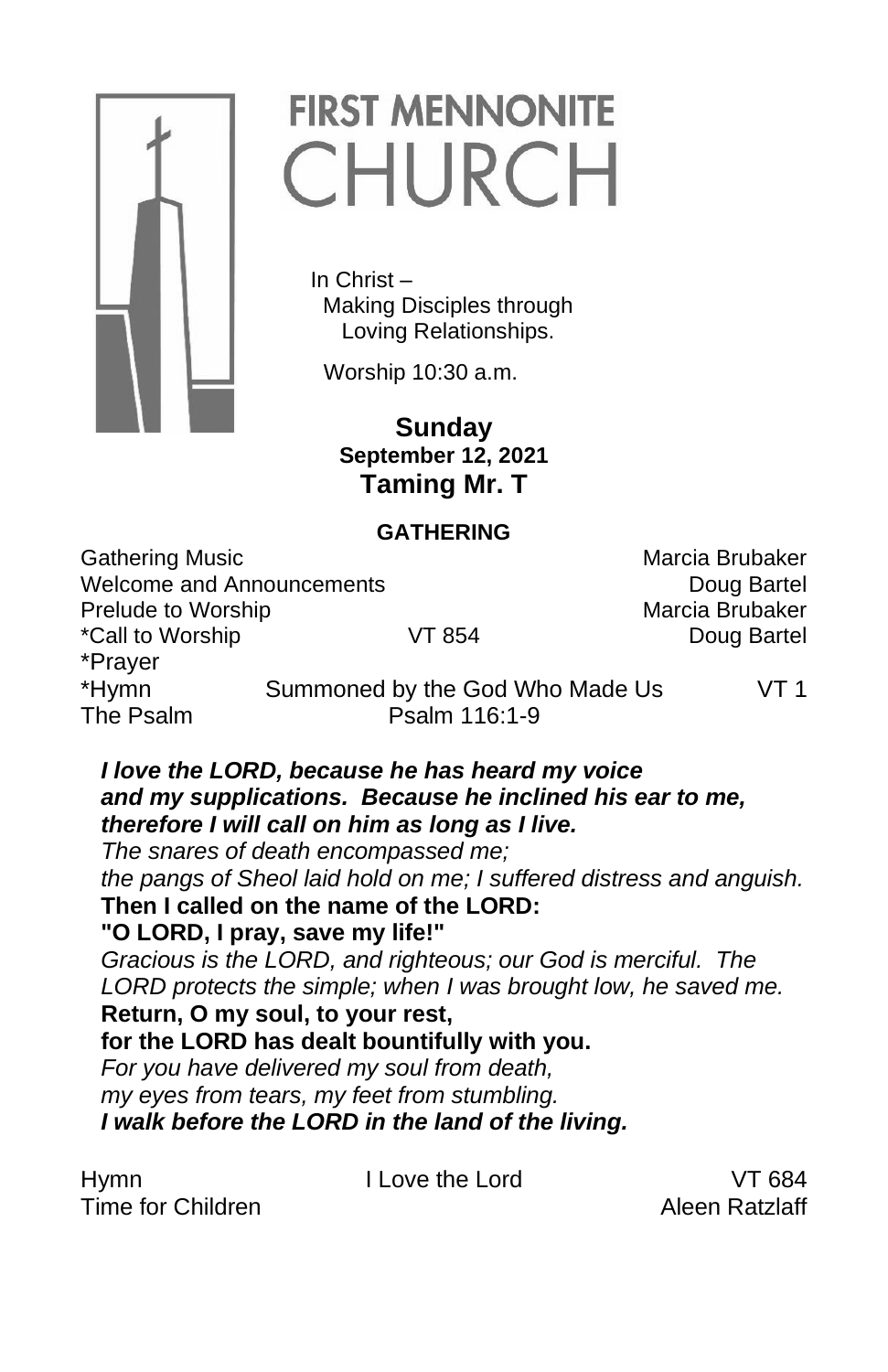**SHARING**

Sharing and Prayer Tom Harder Hymn Rain Down VT 703

**LISTENING**

The Lesson James 3:1-12 Sermon Taming Mr. T Tom Harder

**RESPONDING**

Hymn God, Give Me Time VT 144 **Sending** Postlude

*A WARM WELCOME TO ALL who are gathered to worship, wherever you are, and whenever you watch this service!*

#### **AMONG OUR FRIENDS**

- Let us pray, fervently and frequently, for First Mennonite Church of Hillsboro. And let us pray for the will to enact our mission statement: "Making disciples through loving relationships."
- Let us pray for all those who struggle with health-related issues. Which, if we're honest, is all of us. May God grant each one of us the healing we need.
- Let us pray for all those impacted by Covid 19. Which again, if we're honest, is all of us. May we live out God's will, and not our own—on earth as in heaven.
- Finally, let us pray for peace. Peace among us, peace in our community, peace in our country, peace in our world.

#### **Today's offering will support FMC's Care Committee. If you would like to otherwise designate your offering, please do so in your check's memo.**

**COVID-19 protocols:** The FMC Covid response team is urging the following regarding the Covid virus: 1. Masks are required when we gather indoors, 2. FMC should reduce capacity in the sanctuary and fellowship hall to 50% 3. Inside dining & public restroom use is tentatively cancelled for Arts & Crafts Fair.

**TODAY, Sunday, Sept. 12 – KIPCOR Film Series** resumes live, with *The Prison Within,* 2 p.m., Krehbiel Auditorium in Luyken Fine Arts